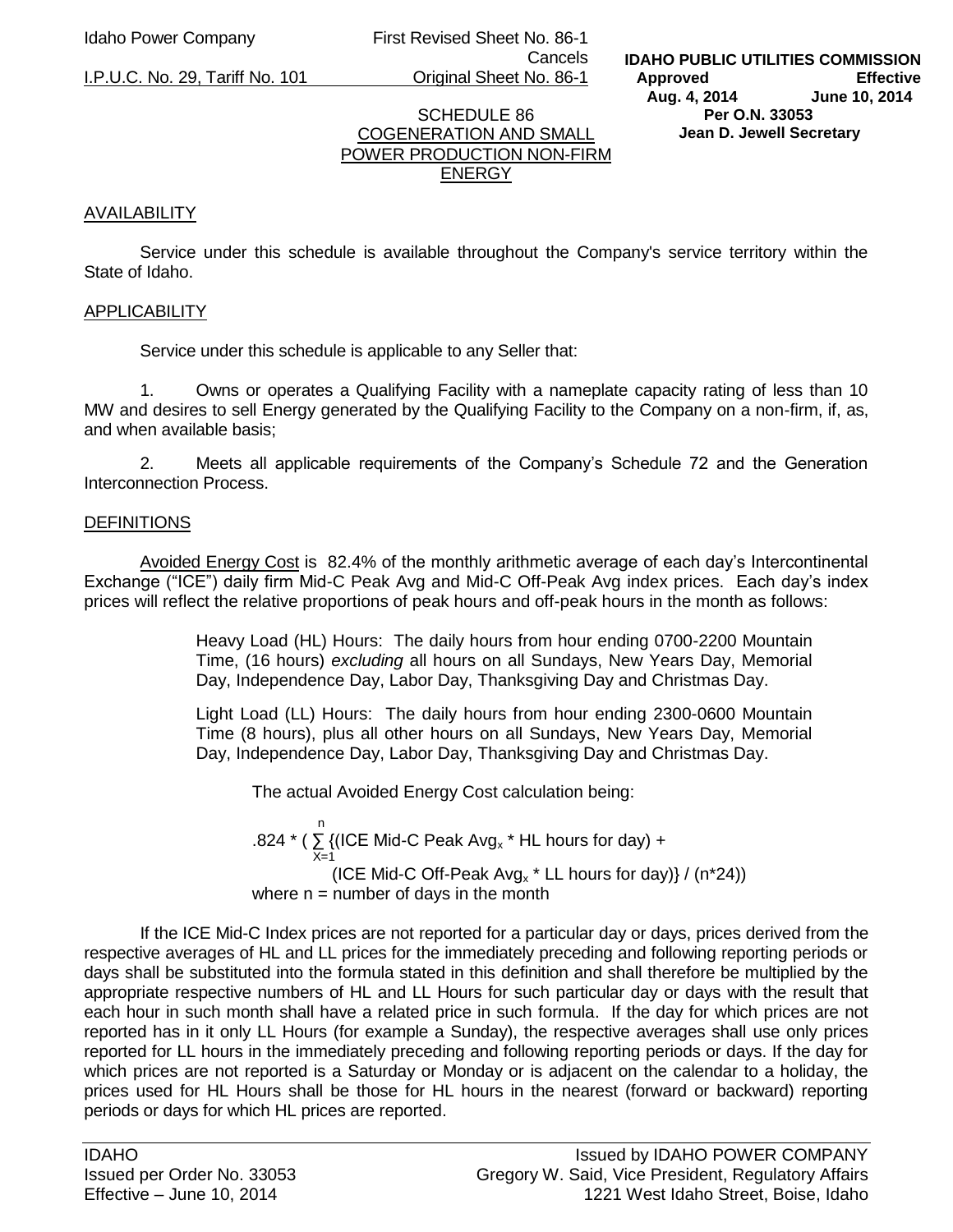Idaho Power Company First Revised Sheet No. 86-2 Cancels I.P.U.C. No. 29, Tariff No. 101 Original Sheet No. 86-2

### SCHEDULE 86 COGENERATION AND SMALL POWER PRODUCTION NON-FIRM ENERGY (Continued)

### DEFINITIONS (Continued)

Designated Dispatch Facility is the Company's Boise Bench Dispatch Center.

 Energy means the non-firm electric energy, expressed in kWh, generated by the Qualifying Facility and delivered by the Seller to the Company in accordance with the conditions of this schedule. Energy is measured net of Losses and Station Use.

Generation Facility means equipment used to produce electric energy at a specific physical location, which meets the requirements to be a Qualifying Facility.

 Generation Interconnection Process is the Company's generation interconnection application and engineering review process developed to ensure a safe and reliable generation interconnection.

 Interconnection Facilities are all facilities reasonably required by Prudent Electrical Practices and the National Electric Safety Code to interconnect and safely deliver Energy from the Qualifying Facility to the Company's system, including, but not limited to, connection, transformation, switching, metering, relaying, communications, disconnection, and safety equipment.

 Losses are the loss of electric energy occurring as a result of the transformation and transmission of electric energy from the Qualifying Facility to the Point of Delivery.

 Point of Delivery is the location where the Company's and the Seller's electrical facilities are interconnected.

 Prudent Electrical Practices are those practices, methods and equipment that are commonly used in prudent electrical engineering and operations to operate electric equipment lawfully and with safety, dependability, efficiency and economy.

PURPA means the Public Utility Regulatory Policies Act of 1978.

Qualifying Facility is a cogeneration facility or a small power production facility which meets the PURPA criteria for qualification set forth in Subpart B of Part 292, Subchapter K, Chapter I, Title 18, of the Code of Federal Regulations.

 Schedule 72 is the Company's service schedule which provides for interconnection to non-utility generation or its successor schedule(s) as approved by the Commission.

Seller is any entity that owns or operates a Qualifying Facility and desires to sell Energy to the Company.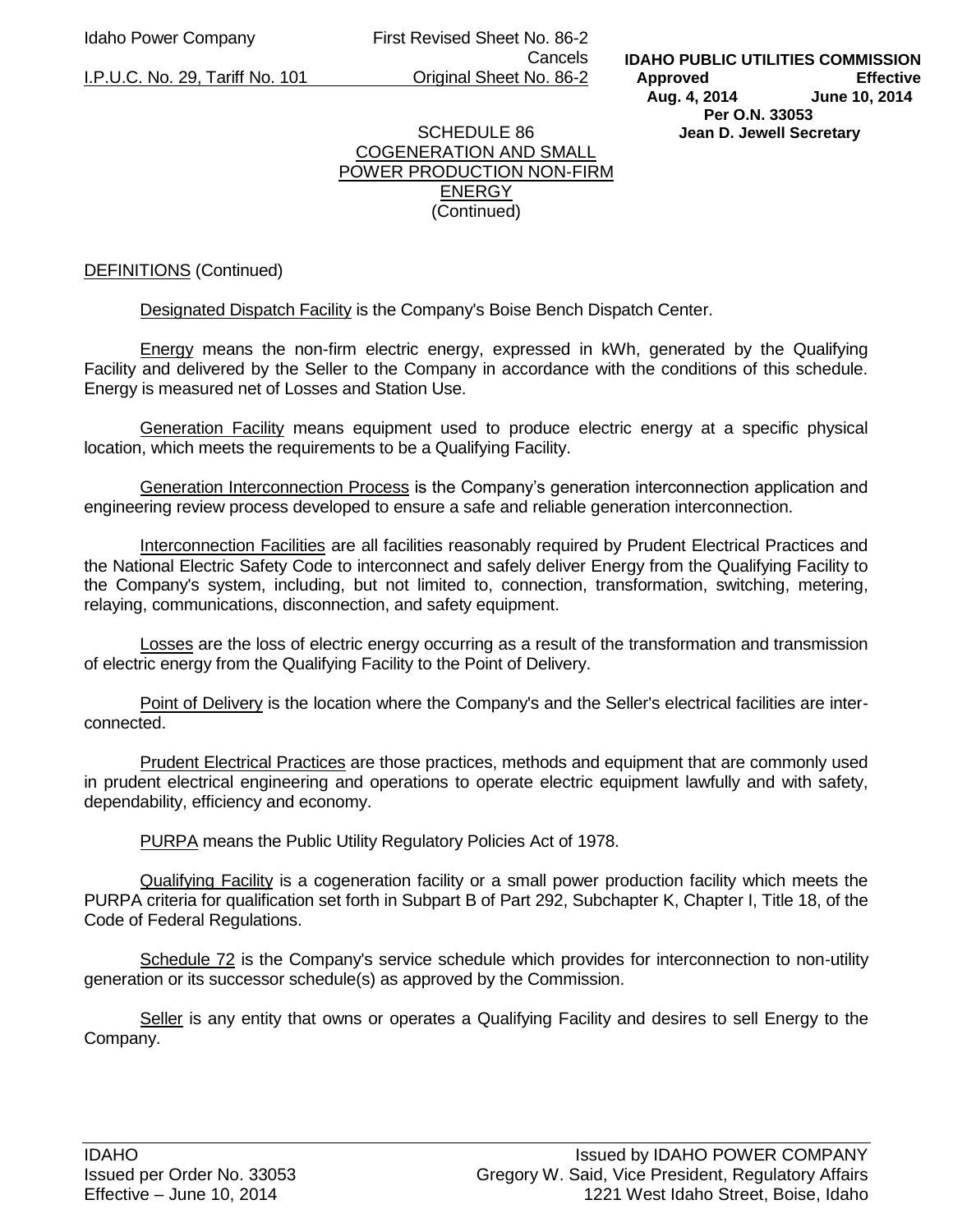Idaho Power Company First Revised Sheet No. 86-3 Cancels I.P.U.C. No. 29, Tariff No. 101 Original Sheet No. 86-3

#### SCHEDULE 86 COGENERATION AND SMALL POWER PRODUCTION NON-FIRM ENERGY (Continued)

## DEFINITIONS (Continued)

Standby Power is electrical energy or capacity supplied by the Company during an unscheduled outage of a Qualifying Facility to replace energy consumed by the seller which is ordinarily supplied by the Seller's Qualifying Facility.

 Station Use is electric energy used to operate the Qualifying Facility which is auxiliary to or directly related to the generation of electricity and which, but for the generation of electricity, would not be consumed by the Seller.

 Supplementary Power is electric energy or capacity supplied by the Company which is regularly used by a Seller in addition to the Energy and capacity which the Qualifying Facility usually supplies to the Seller.

#### PURCHASE PRICE

 The Company will pay the Seller monthly, for each kWh of Energy delivered and accepted at the Point of Delivery during the preceding calendar month, an amount equal to 85 percent of the monthly Avoided Energy Cost.

#### CONDITIONS OF PURCHASE AND SALE

The conditions listed below shall apply to all transactions under this schedule.

1. The Company shall purchase Energy from any Seller that offers to sell Energy to the Company.

2. As a condition of interconnection with the Company, the Seller shall:

a. Complete and maintain all requirements of interconnection in accordance with Schedule 72.

b. Complete and maintain all requirements of the Company's Generation Interconnection Process.

c. Submit proof to the Company of all insurance required by paragraph 12.

d. Obtain written confirmation from the Company that all conditions to interconnection have been fulfilled prior to operation of the Generation Facility. Such confirmation shall not be unreasonably withheld by the Company.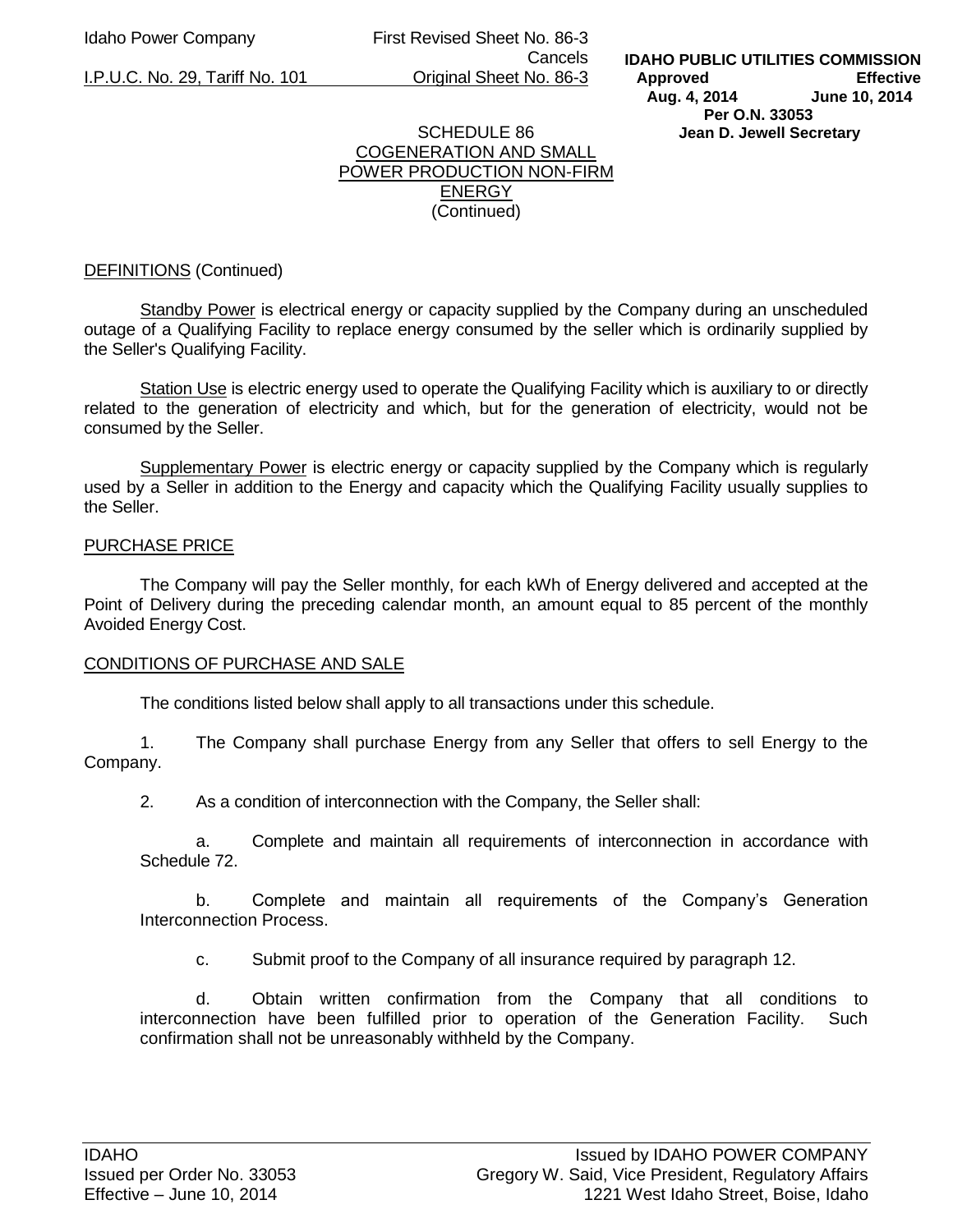Idaho Power Company First Revised Sheet No. 86-4 Cancels I.P.U.C. No. 29, Tariff No. 101 Original Sheet No. 86-4

#### SCHEDULE 86 COGENERATION AND SMALL POWER PRODUCTION NON-FIRM ENERGY (Continued)

# CONDITIONS OF PURCHASE AND SALE (Continued)

3. The Seller shall never deliver or attempt to deliver energy to the Company's system when the Company's system serving the Seller's Generation Facility is de-energized for any reason.

4. The Seller and the Company shall each indemnify the other, their respective officers, agents, and employees against all loss, damage, expense, and liability to third persons for injury to or death of persons or injury to property, proximately caused by the indemnifying party's construction, ownership, operation or maintenance of, or by failure of, any of such party's works or facilities used in connection with purchases under this schedule. The indemnifying party shall, on the other party's request, defend any suit asserting a claim covered by this indemnity. The indemnifying party shall pay all costs that may be incurred by the other party in enforcing this indemnity.

5. The Company shall offer to provide Standby Power and Supplementary Power to the Seller. Charges for Supplementary and Standby Power will be in accordance with the Company's Schedule 7 as that schedule is modified from time to time by the Commission.

6. The Seller shall maintain voltage levels acceptable to the Company.

7. The Seller shall maintain at the Qualifying Facility or such other location mutually acceptable to the Company and Seller, adequate metering and related power production records, in a form and content recommended by the Company.

 Either the Seller or the Company after reasonable notice to the other party, shall have the right, during normal business hours, to inspect and audit any or all such metering and related power production records pertaining to the Seller's account.

8. During a period of shortage of energy on the Company's system, the Seller shall, at the Company's request and within the limits of reasonable safety requirements as determined by the Seller, use its best efforts to provide requested Energy, and shall, if necessary, delay any scheduled shutdown of the Qualifying Facility.

9. The Company and the Seller shall maintain appropriate operating communications through the Designated Dispatch Facility.

10. The Company shall not be obligated to accept, and the Company may require the Seller to curtail, interrupt or reduce deliveries of Energy if the Company, consistent with Prudent Electrical Practices, determines that curtailment, interruption or reduction is necessary because of line construction or maintenance requirements, emergencies, or other critical operating conditions on its system.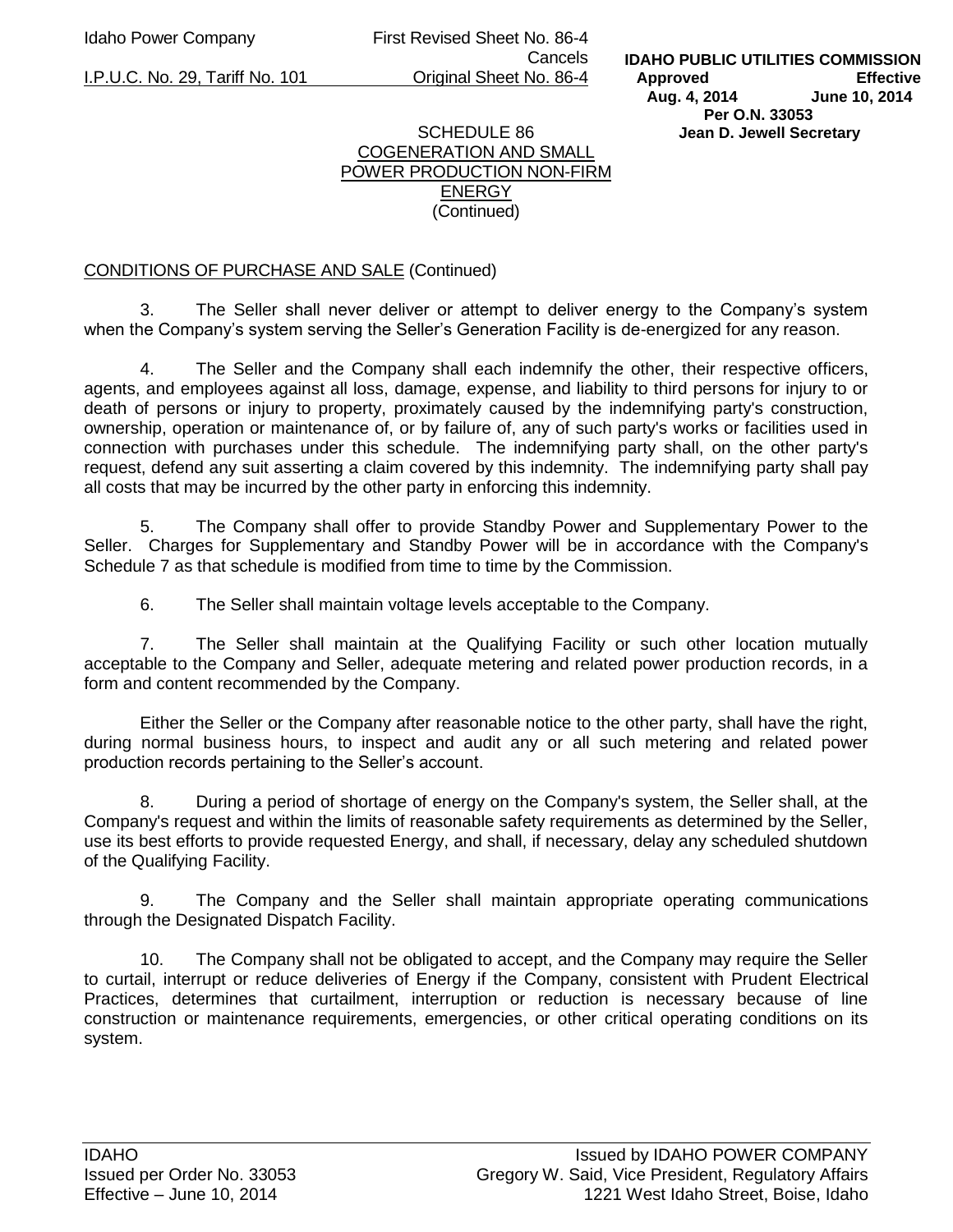Idaho Power Company First Revised Sheet No. 86-5 Cancels I.P.U.C. No. 29, Tariff No. 101 Original Sheet No. 86-5

**IDAHO PUBLIC UTILITIES COMMISSION Approved Effective Aug. 4, 2014 June 10, 2014 Per O.N. 33053 Jean D. Jewell Secretary** 

### SCHEDULE 86 COGENERATION AND SMALL POWER PRODUCTION NON-FIRM ENERGY (Continued)

## CONDITIONS OF PURCHASE AND SALE (Continued)

11. If the Company is required by the Commission to institute curtailment of deliveries of electricity to its Customers, the Company may require the Seller to curtail its consumption of electricity in the same manner and to the same degree as other Customers within the same Customer class who do not own Generation Facilities.

12. The Seller shall secure and continuously carry liability insurance coverage for both bodily injury and property damage liability in the amount of not less than \$1,000,000 each occurrence combined single limit.

 Such insurance shall include an endorsement naming the Company as an additional insured insofar as liability arising out of operations under this schedule and a provision that such liability policies shall not be canceled or their limits of liability reduced without 30 days' written notice to the Company. The Seller shall furnish the Company with certificates of insurance together with the endorsements required herein. The Company shall have the right to inspect the original policies of such insurance.

13. The Seller shall grant to the Company all necessary rights of way and easements to install, operate, maintain, replace, and remove the Company's metering and other Interconnection Facilities including adequate and continuing access rights to the property of the Seller. The Seller warrants that it has procured sufficient easements and rights of way from third parties as are necessary to provide the Company with the access described above. The Seller shall execute such other grants, deeds, or documents as the Company may require to enable it to record such rights of way and easements.

14. Depending on the size and location of the Seller's Qualifying Facility, it may be necessary for the Company to establish additional requirements for operation of the Qualifying Facility. These requirements may include, but are not limited to, voltage, reactive, or operating requirements.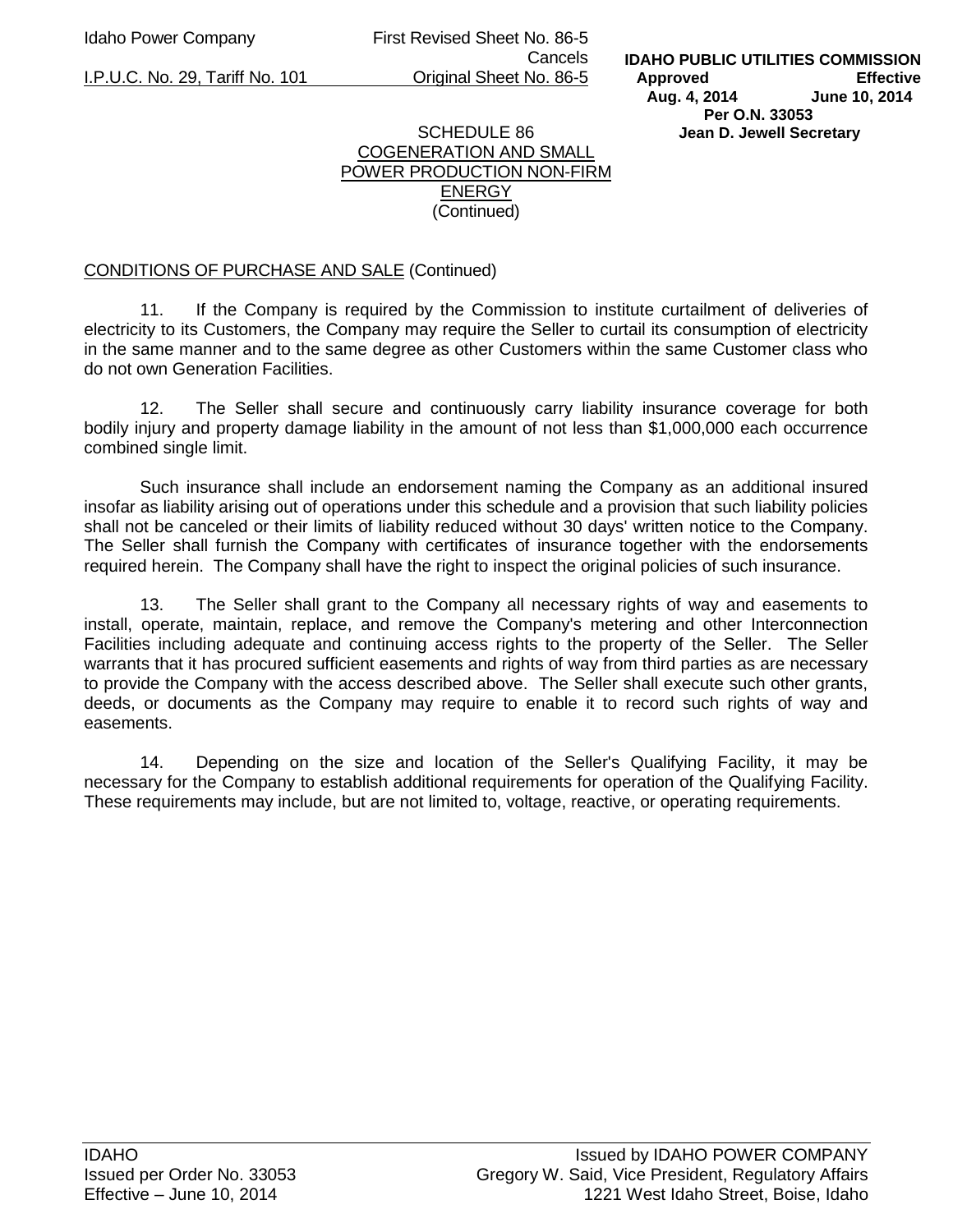I.P.U.C. No. 29, Tariff No. 101 Original Sheet No. 86-6

**IDAHO PUBLIC UTILITIES COMMISSION Approved Effective Feb. 29, 2008 March 1, 2008 Per O.N. 30508 Jean D. Jewell Secretary** 

# SCHEDULE 86 COGENERATION AND SMALL POWER PRODUCTION NON-FIRM ENERGY

# Idaho Power Company For the Purchase of Non-Firm Energy From Qualifying Facilities

|         | THIS AGREEMENT Made this | day of |  |                                                                  |                          |  |
|---------|--------------------------|--------|--|------------------------------------------------------------------|--------------------------|--|
| between |                          |        |  |                                                                  | whose mailing address is |  |
|         |                          |        |  | hereinafter called Seller and Idaho Power Company, a corporation |                          |  |

with its principal office located at 1221 West Idaho Street, Boise, Idaho hereinafter called "Company".

NOW, THEREFORE, The parties agree as follows:

 1. Company shall purchase Energy produced by the Seller's Qualifying Facility located at or near, **Network** County of **County of State of Idaho**, located in the of Section \_\_\_\_\_\_\_, Township, \_\_\_\_\_\_\_\_ Range , BM, in the form of three phase 60 Hz and at a nominal phase to phase potential of volts, subject to emergency operating conditions of the Company. Purchases under this Agreement are subject to the Company's applicable Tariff provisions, including but not limited to Schedules 86 and 72 approved by and as may be hereafter modified by the Idaho Public Utilities Commission ("Commission") and the provisions of this Agreement.

 2. Seller shall pay Company for all costs of Interconnection Facilities as provided for in Exhibit A of this Agreement and Schedule 72.

 3. In addition to the charges provided under Paragraph 2, Seller shall pay to the Company the monthly Operation & Maintenance Charge specified in Schedule 72 on the investment by the Company in Interconnection Facilities which investment is set forth in Exhibit A, attached hereto and made a part hereof. As such investment changes, in order to provide facilities to serve Seller's requirements, Company shall notify Seller in writing of additions or deletions of facilities by forwarding a dated revised Exhibit A, which shall become part of this Agreement. The monthly Operation & Maintenance Charge will be adjusted to correspond to the Revised Exhibit A.

 4. The initial date of acceptance of Energy under this Agreement is subject to the Company's ability to obtain required labor, materials, equipment, satisfactory rights of way, and comply with governmental regulations.

 5. The term of this Agreement shall become effective on the date first above written, and shall continue to full force and effect until canceled by Seller upon sixty (60) days prior written notice.

 6. This Agreement and the rates, terms, and conditions of service set forth or incorporated herein, and the respective rights and obligations of the parties hereunder, shall be subject to valid laws and to the regulatory authority and orders, rules, and regulations of the Commission and such other administrative bodies having jurisdiction.